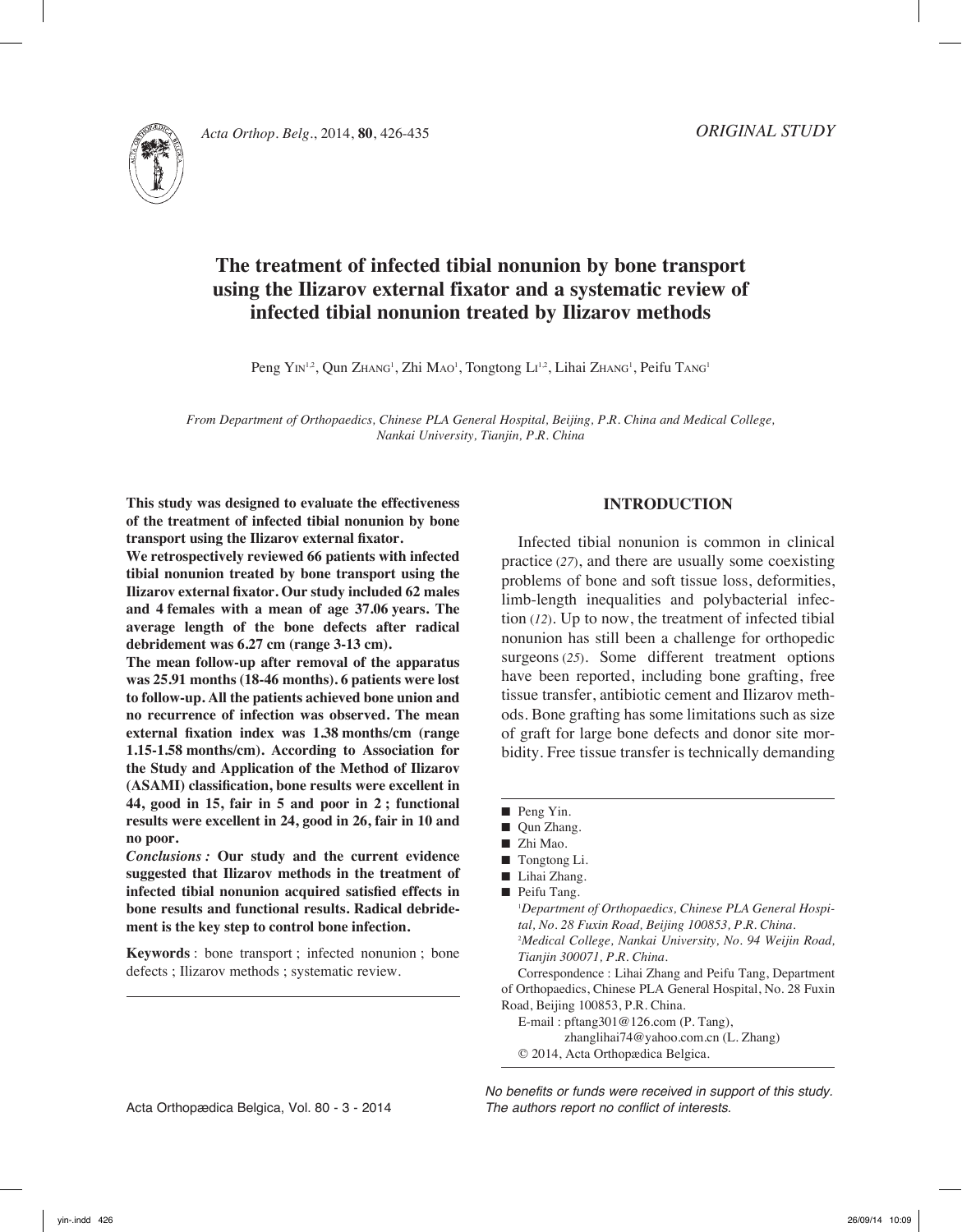treatment, and usually associated with some problems of stress fractures and nonunions (*20*). Antibiotic cement is only suitable for the treatment of infected tibial nonunion with small bone defects or none, and bone grafting is usually indispensible. Besides, these three methods may not be capable of treating infection and bone nonunion simultaneously. The ability is possible with application of the methods of Ilizarov, and recurrence of infection was seldom observed (*5,21,26*). Bone transport is a type of Ilizarov methods, and it is suitable for the treatment of infected nonunion with bone defects of any length. Hence, bone transport has gradually been a major treatment for infected tibial nonunion.

In the following report, we describe our successful experience in the treatment of infected tibial nonunion by bone transport using Ilizarov external fixator. To our knowledge, our study represents the largest retrospective series on the number of patients with infected tibial nonunion and the species of infectious bacteria, and we conducted a first systematic review of infected tibial nounion treated by Ilizarov methods. Two hypotheses are proposed : (1) Ilizarov methods in the treatment of infected tibial nonunion can acquire satisfied effects in bone results and functional results. (2) Radical debridement is the key step to control bone infection.

#### **Patients and methods**

Between January 2004 and January 2011, 72 patients with infected tibial nonunion were treated by bone transport using Ilizarov external fixator in our institution. The eligible criteria were : (1) patients of age of 18 years or more ; (2) patients without an associated neurological impairment of the ipsilateral lower extremity ; (3) no amputation. 66 patients were included in our study.

There were 62 males and 4 females with a mean of age 37.06 years (18 to 62) in our study. The mechanisms of initial injury were recorded in Table I. The mean interval from the initial treatment to administration to our hospital was 22.80 months (range 4-110 months). The initial treatments of the fracture included open reduction and internal fixation in 32 patients, unilateral external fixation in 32 patients and hybrid external fixation in 2 patients. Infected tibial nonunion existed at the time of surgery in our hospital and the mean number of previous surgical procedures was 2.4 (range 1-8 procedures).The sites of tibia nonunion were proximal in 12 cases, middle

Table I.  $-$  The mechanisms of initial injury

| Mechanisms of initial injury | Frequency | Percentage |
|------------------------------|-----------|------------|
| Traffic accident             | 48        | 72.81%     |
| Hitting by weight            | 8         | 12.62%     |
| Low energy injury            | 6         | 8.73%      |
| Hurting by machines          | 2         | 2.92%      |
| High Falling injury          | 2         | 2.92%      |
| Total                        | 66        | 100%       |

in 20 cases and middle-distal in 34 cases. The average length of the bone defects after radical debridement was 6.27 cm (range 3-13 cm), which was measured in the operation. The infection was active with purulent drainage in 42 patients and the rest was quiescent without drainage. The samples that were obtained from purulent drainage or deep bone at the site of infected nonunion were cultured and the outcomes were complete for 91% and the rest was incomplete, and bacterial species grown in culture were shown in Table II, 51 patients had bone infection with one bacterium and 9 patients had more than one.

#### **Surgical technique**

The patients were positioned supine on a radiolucent table. Ilizarov external fixator was assembled, according to the length of patient's limb, the site of infected nonunion and the functional status of knee and ankle joint. Then the operative incision, the scope of the resection of infected bone and the site of pre-selected osteotomy were marked in order to make the full of preparation for the operation. The assembled Ilizarov external fixator was fixed to the tibia shaft as the way that Ilizarov rings were placed on the distal and proximal fragments parallelled to their respective joints and the fixed pins were inserted into the same plane and perpendicular to the mechanical axis of the tibia under the image intensifier control. The aforementioned step in entire operation is very important, if we don't do this step before the resection of infected bone , the reduction will become very difficult because of loss of reference object. Then the operative incision was performed in accordance with beforehand marked incision. The infected scarred soft tissue and necrotic bone were debrided radically. Bones with bleeding margins were regarded as vital bones. A 1-2 cm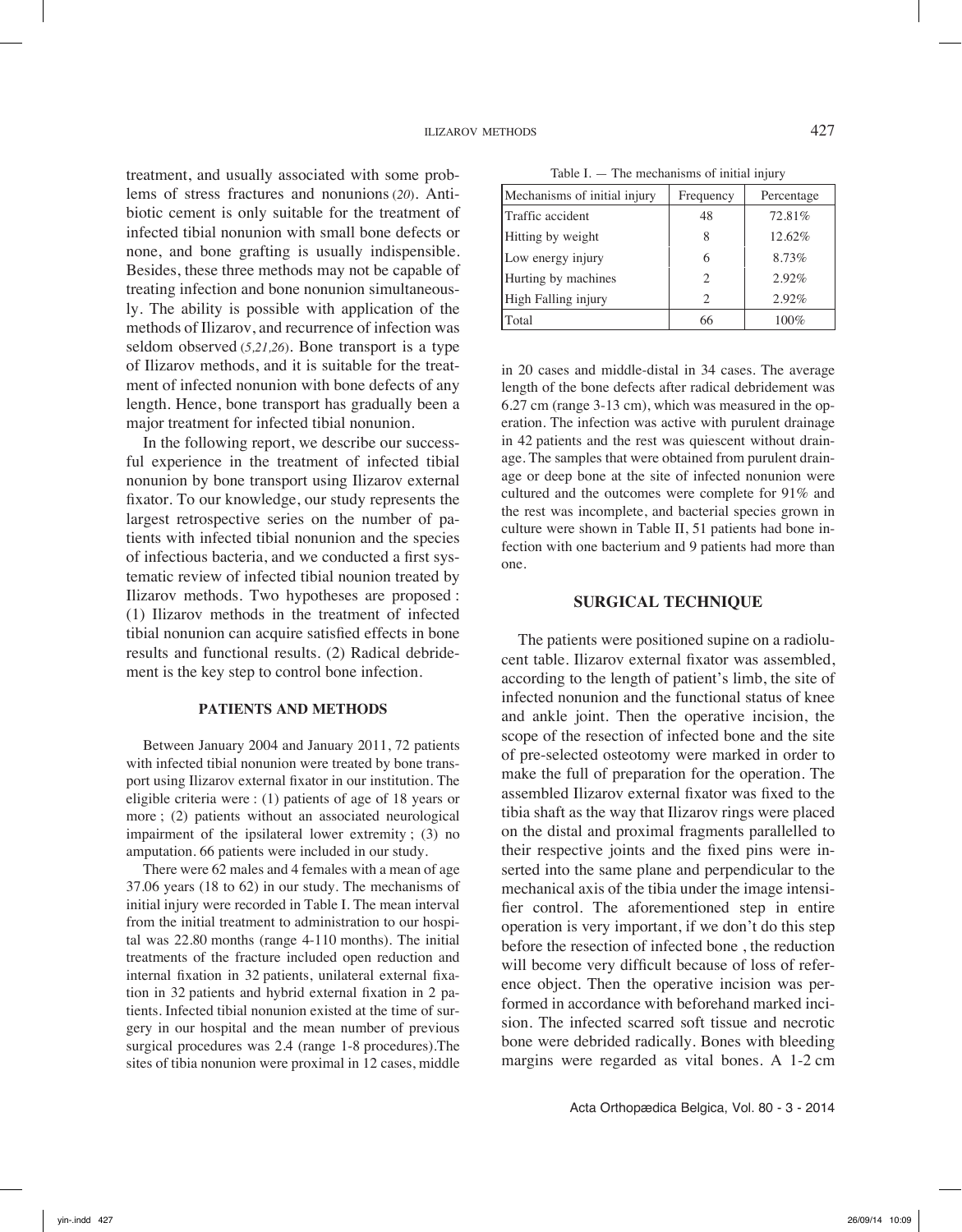| Species                | Percent of Culture |
|------------------------|--------------------|
| Staphylococcus aureus  | 47%                |
| Pseudomonas aeruginosa | 16%                |
| Escherichia coli       | 13%                |
| Klebsiella             | $9\%$              |
| Enterococcus           | 6%                 |
| Acinetobacter          | 3%                 |
| Serratia               | 3%                 |
| Proteus                | $1\%$              |
| Burkholderia cepacia   | $1\%$              |
| Candida                | $1\%$              |

Table II. — Proportion of bacterial species growth in culture

incision was made below 1cm to the tibial tuberosity through the marked pre-selected osteotomy site, and then a subperiosteal transverse osteotomy was performed. If limbs were complicated with deformity or shorting, the distal lateral fibula was performed with a subperiosteal transverse osteotomy. The periosteum was sutured and the incisions were closed with drainage tubes. If large soft tissue defects existed in the infected site, open dressing changing or vacuum sealing drainage (VSD) were made to close the wound. All patients received a course of sensitive antibiotics for 2 to 4 weeks in intravenous way and were encouraged to partial weight beat with crutches, isometric muscle and joint range-of-motion exercises on the second day after operation. The latency period before bone transport was 7-10 days and the rate of distraction was 0.25 mm per 6 hour. If regenerate quality is poor, the speed of distraction will slow down. When bone transport completed, the tibia docked ends were compressed by 0.25 mm per day in order to provide full contact until the patient felt pain at the docking site.

## **Evaluation of outcomes**

Bone transport time, external fixation time, external fixation index, complications were all recorded. Radiographs were reviewed every 2 weeks during the distraction period and monthly during the consolidation period. Ilizarov external fixator was removed when radiographs showed solid docking-site union and the regenerate area had a minimum of three complete cortices. Bone results and functional results were evaluated according to Association for the Study and Application of the Method of Ilizarov (ASAMI) classification (*6,9,21*).

#### **Results**

The mean follow-up after removal of the apparatus was 25.91 months (18-46 months). 6 patients were lost to follow-up, because they moved and changed telephone number and could not be contacted. We were unable to evaluate the final



*Fig. 1.* — This is a 26 years old man who had an infected nonunion of the lower tibia and soft tissue defect. He had undergone 3 previous procedures before bone transport.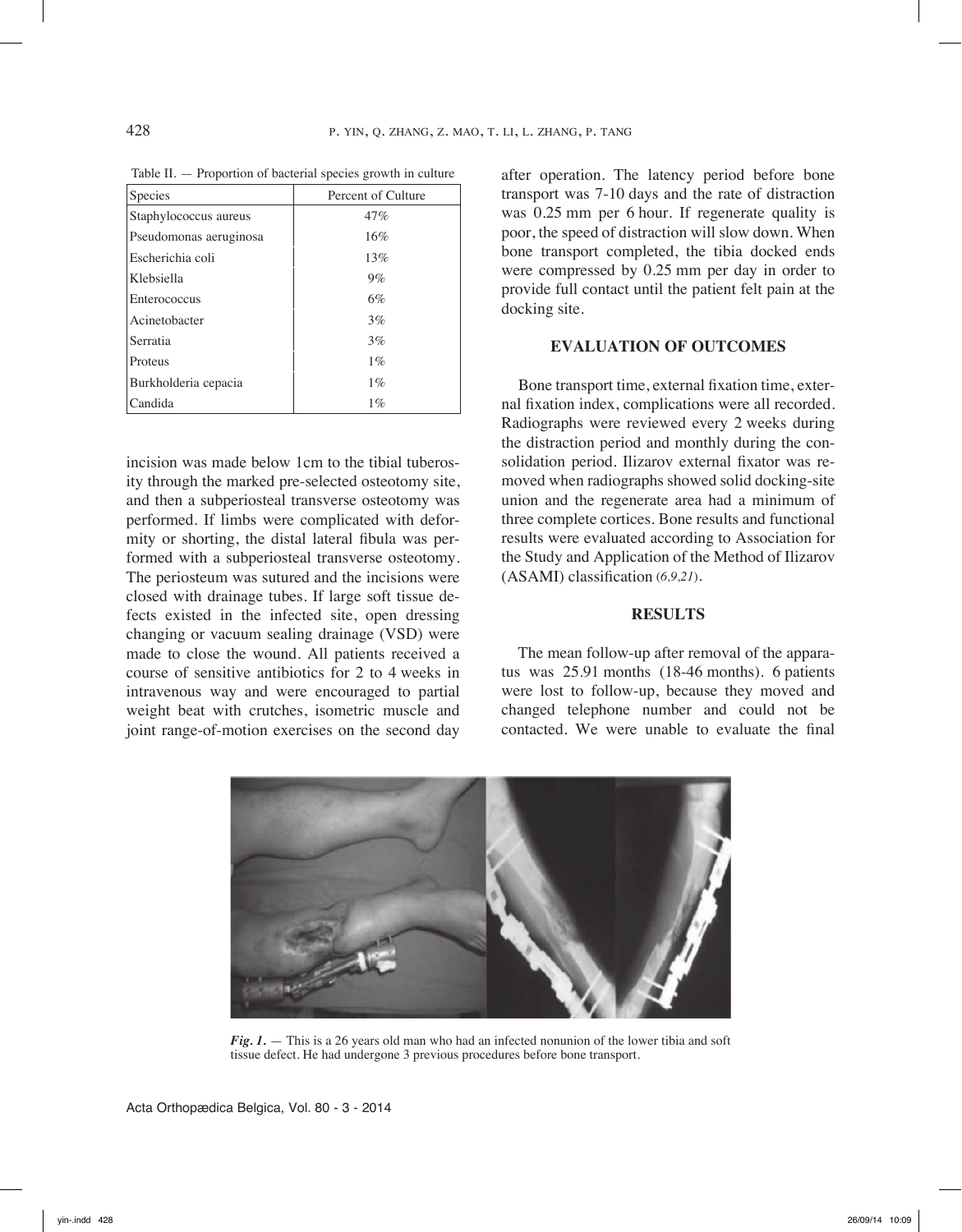

*Fig. 2.* — Debridement of the site of infected nonunion with a 10 cm bone defect and corticotomy of the upper tibia after application of the frame.



*Fig. 4.* — Four weeks after operation with bone transport



*Fig. 3.* — It showed open dressing changing after one weeks for surgery

functional outcomes in these 6 patients. All the patients achieved bone union. All soft tissue defects were healed by soft tissue transport or VSD technique, but there were some scars caused by the cutting of pins during the period of distraction. The time of bone transport took a mean of 68.74 days (range 33 to 137 days), and the mean external fixation time was 9.46 months (range 5.12- 15.11 months), and the mean external fixation index was 1.38 months/cm (range 1.15-1.58 months/cm) (Figs. 1-9).

According to Association for the Study and Application of the Method of Ilizarov (ASAMI) classification, bone results were excellent in 44,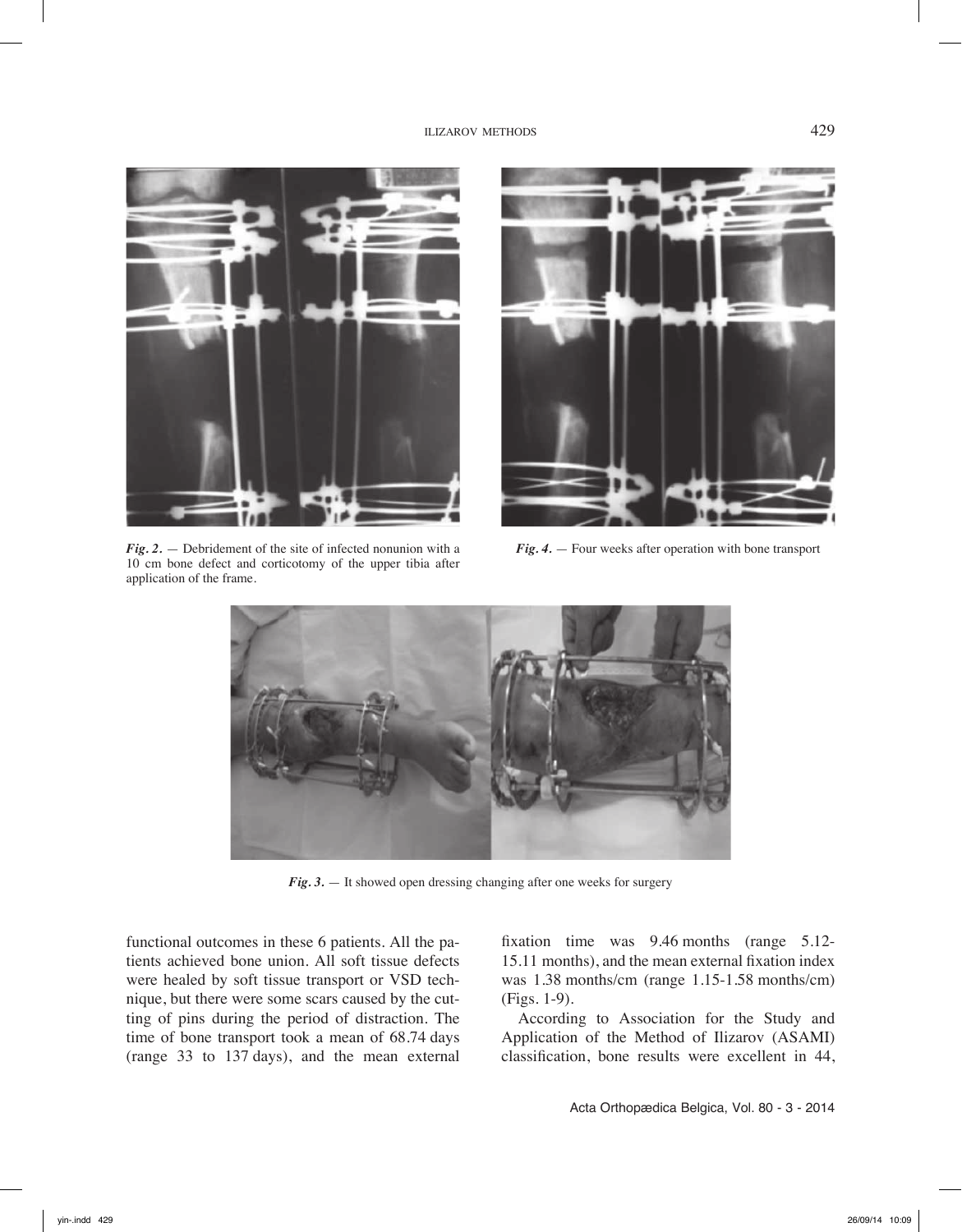

*Fig. 5.* — Four months after surgery with bone transport, bone ends contacted with each other at the docking site and the bone defect was filled with the regeneration and the soft tissue defect healed.



*Fig. 6.* — It showed eight months after operation with bone transport.

good in 15, fair in 5 and poor in 2 ; More details listed in Table III. Functional results were excellent in 24, good in 26, fair in 10 and no poor. More details listed in Table IV.



*Fig. 7.* — Ten months after operation with bone transport, good consolidation of the regenerate and bone union at the docking site were presented.

## **Complications**

The most common complication was pin-track infection, which occurred in 40 patients. 38 patients had only local inflammation, which were treated by pin care and empirical broad spectrum antibiotics for oral administration. The 2 rest patients had a purulent drainage, and aspiration of pus for cultures were undertaken in the 2 patients in order to select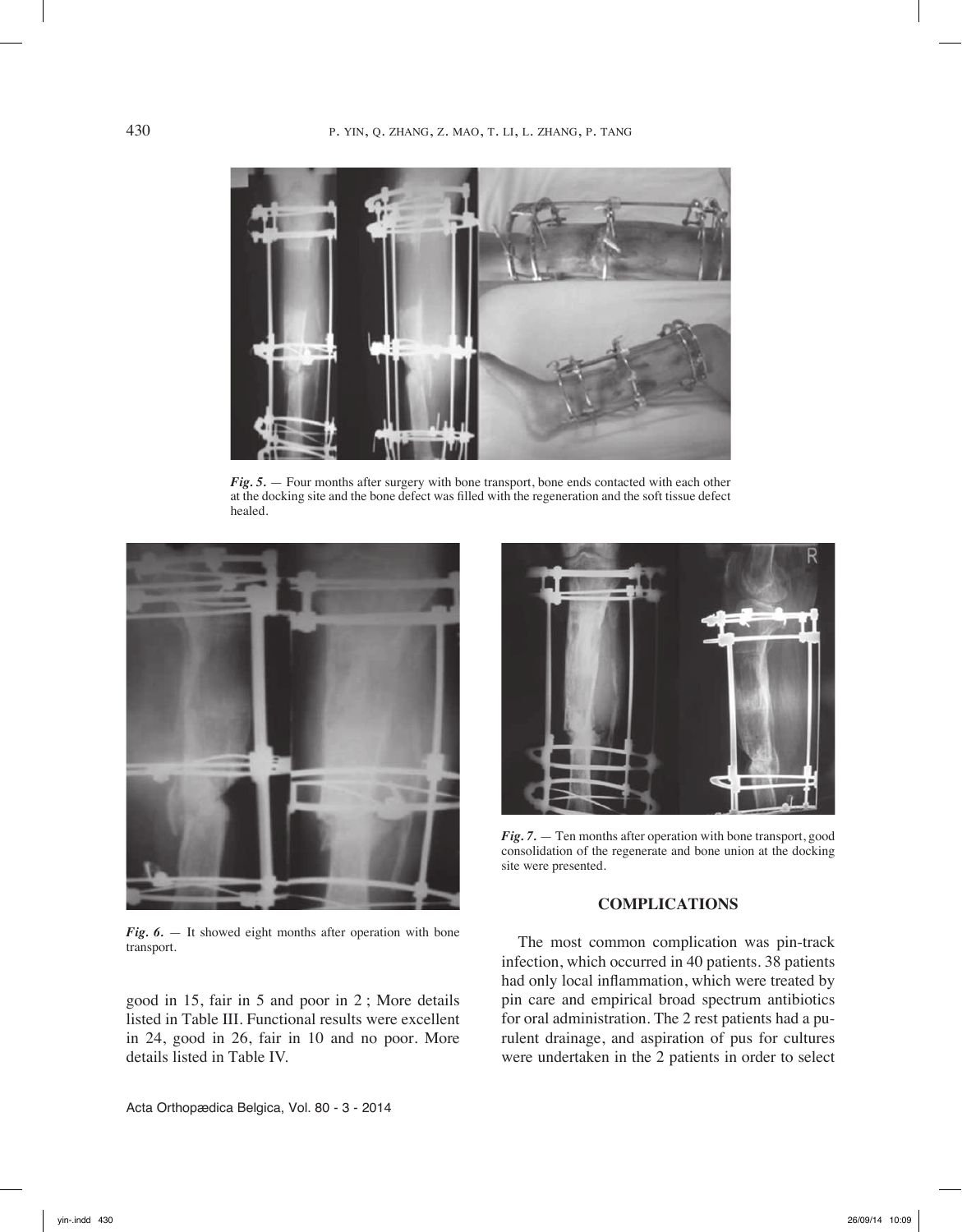

*Fig. 8.* — After 12 months of the surgery, it showed complete bone union and the external fixator was removed.

sensitive antibiotics, and finally they were treated by intravenous sensitive antibiotics. All the patients had a feeling of pain during the distraction period and required oral analgesics. The axial deviation during bone transport occurred in 19 patients and frame adjustments for modification were performed in these patients. Bone grafting was required at the docking site in 6 patients. 4 patients experienced loosening of wires which were removed and retension the loose wires. 2 patients suffered refracture at the docking site after removal of the external fixator, and then were re-applied the Ilizarov external fixators, and finally achieved bone union. There were no neurovascular complications or a compartment syndrome.

### **Discussion**

Ilizarov method has gained popularity for the treatment for infected nonunion. The technique bas-



*Fig. 9.* — The patients had a excellent functional results

es on a biological principle which has been termed the tension stress effect by Ilizarov. It entails a segmental bone transport in which corticotomy is performed in the metaphysis and the bone is gradually distracted. Ilizarov methods mainly have three techniques, including bone transport, acute compression and lengthening, and compression osteosynthesis. Compression osteosynthesis is suitable for small defects or no defects (*4,8*). The application of the technique of acute compression and lengthening is also limited for the extent of bone defects. It was reported by a literature that a 4-5 cm acute shorting of the tibia was the limit for compression-distraction if adequate safety was to be guaranteed (*14*). Because acute compression beyond the limit could cause overmuch soft tissue stacking and arteriolar occlusion, which could affect new bone information and the healing of fracture ends. Another literature reported bone defects  $(< 6 \text{ cm})$  was suitable for adopting the technique of acute compression and lengthening (*24*). However, Magadum *et al* (*17*) treated successfully all large tibia defects (mean 10 cm, maximum 17 cm) by acute compression and distraction. They did not report any neurovascular complication and any additional surgery due to

Table III. — Evaluation of the bone results

| Bone results | No. of patients | Criteria                                                                                                              |
|--------------|-----------------|-----------------------------------------------------------------------------------------------------------------------|
| Excellent    | 44              | Union, no infection, deformity $\langle 7^\circ, 1 \rangle$ limb length discrepancy (LLD) $\langle 2.5 \rangle$ cm    |
| Good         | 15              | Union plus any two of the following : absence of infection, deformity $\langle 7^\circ, \text{LLD} \rangle < 2.5$ cm. |
| Fair         | $\mathcal{L}$   | Union plus any one of the following : absence of infection, deformity $\langle 7^\circ, \text{LLD} \rangle$ = 2.5 cm. |
| Poor         | C.              | Nonunion/refracture/union plus infection plus deformity $> 7^{\circ}$ plus LLD $> 2.5$ cm                             |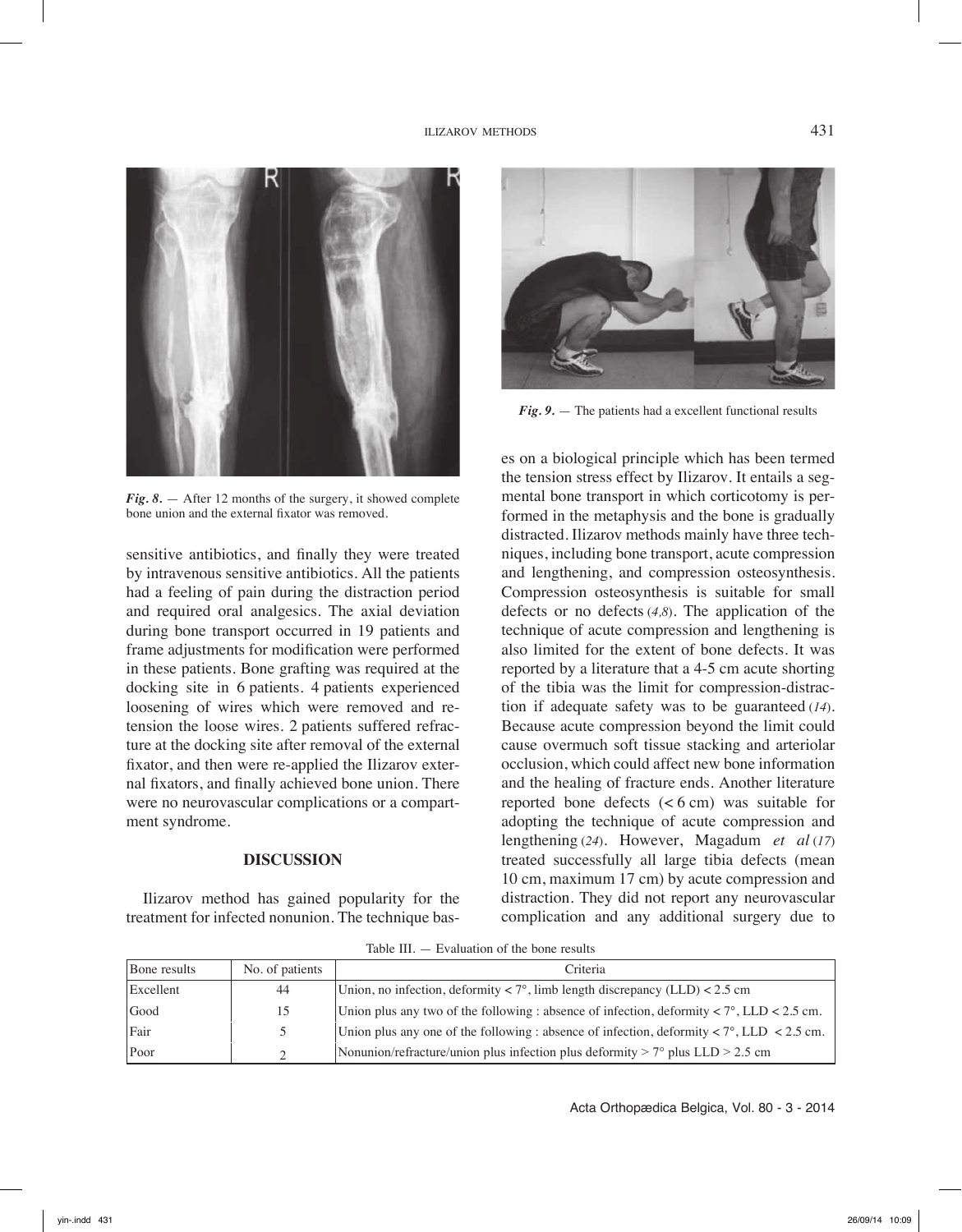Table IV. — Evaluation of the functional results

| Functional results | No. of patients | Criteria                                                                                                                                                                         |
|--------------------|-----------------|----------------------------------------------------------------------------------------------------------------------------------------------------------------------------------|
| Excellent          | 24              | Active, no limp, minimum stiffness (loss of $\lt 15^{\circ}$ knee extension/ $\lt 15^{\circ}$ ankle dorsiflexion),<br>no reflex sympathetic dystrophy (RSD), insignificant pain. |
| Good               | 26              | Active, with one or two of the following : limb, stiffness, RSD, significant pain                                                                                                |
| Fair               | 10              | Active, with three or all of the following : limb, stiffness, RSD, significant pain                                                                                              |
| Poor               | $\Omega$        | Inactive (unemployment or inability to return to daily activities because of injury)                                                                                             |
| Failure            | 0               | Amputation                                                                                                                                                                       |

axial deviation or need for bone grafting. But then a letter questioned the research outcomes (*28*). Therefore, whether large tibia defects can be treated by acute compression and lengthening without neurovascular is still debatable. Bone transport could achieve good results in the treatment of both small and massive bone defects (*1,5, 15*), so bone transport have no limit for the extent of bone defects.

We conducted a systematic review of tibia infected nonunion treated by Ilizarov methods. We searched literatures from the PubMed, Cochrane Library, EMBASE and other relevant English orthopaedic journals between January 1995 and April 2013. The initial literature search identified 225 relevant records, and finally 16 studies and a total of 303 patients were included in the systematic review (*1-3,5,7,9-11,13,15-19,22-23*). Mean age, mean bone defects, mean follow-up, bone union, bone results, functional results, complications per patient, external fixation time and external fixation index were recorded and statistically analyzed using weighted means based on the sample size in each study by SPSS 13.0. The following data were calculated : The mean age was  $34.44 \pm 5.05$  years (range 25-44 years) ; The mean bone defects was  $6.01 \pm 1.99$  cm (range 3.5-10.7 cm); The mean follow up was  $44.37 \pm 26.02$  months (range 13-99 months) ; The bone union rate was 96.69% (range 87%-100%) ; The good and excellent rate in bone results was 87.52% (range 45%-100%) ; The good and excellent rate in functional results was 76.03% (range 23%-97%) ; The mean complications per patient was  $1.47 \pm 0.86$  (range 0.12-3.35); The mean external fixation time was  $9.19 \pm$ 2.22 months (range 3.1-13.9 months) ; The mean external fixation index was  $1.46 \pm 0.42$  months/cm

(range 0.55-2.33 months/cm). More details listed in Table V.

In our study, the mean external fixation index was 1.38 months/cm , and the complications per patient was 1.08, these data were better than the average data that recorded in aforementioned systematic review. Good and excellent rate in bone results was 89.39%, and good and excellent rate in functional results was 83.33% in our study, these data was also better than the average data that recorded in aforementioned systematic review. However, The mean external fixation time was 9.46 months, which was longer than the average data that recorded in aforementioned systematic review. The reason might be our mean bone defects was larger. There is a controversial view on regular bone grafting at the docking site. Our study did not adopt regular bone grafting and bone grafting was required in only 6 patients. Pin-track infection and the axial deviation were common complications in the course of bone transport in previous reports and these complications also happened frequently in our study.

In our experience, some important aspects of bone transport should be paid attention. (1) Ilizarov external fixator should be assembled preoperatively under the image intensifier control. If we don't do this before the resection of infected bone , the reduction will become very difficult because of loss of reference object. (2) Debridement should be performed radically in order to avoid the recurrence of infection. This is the key step to control bone infection. (3) Distraction usually begins between 7 and 10 days after the operation at a rate of 0.25 mm per 6 hour. If regenerate quality is poor, the speed of distraction will slow down. (4) X-ray films should be reviewed every 2 weeks during the distraction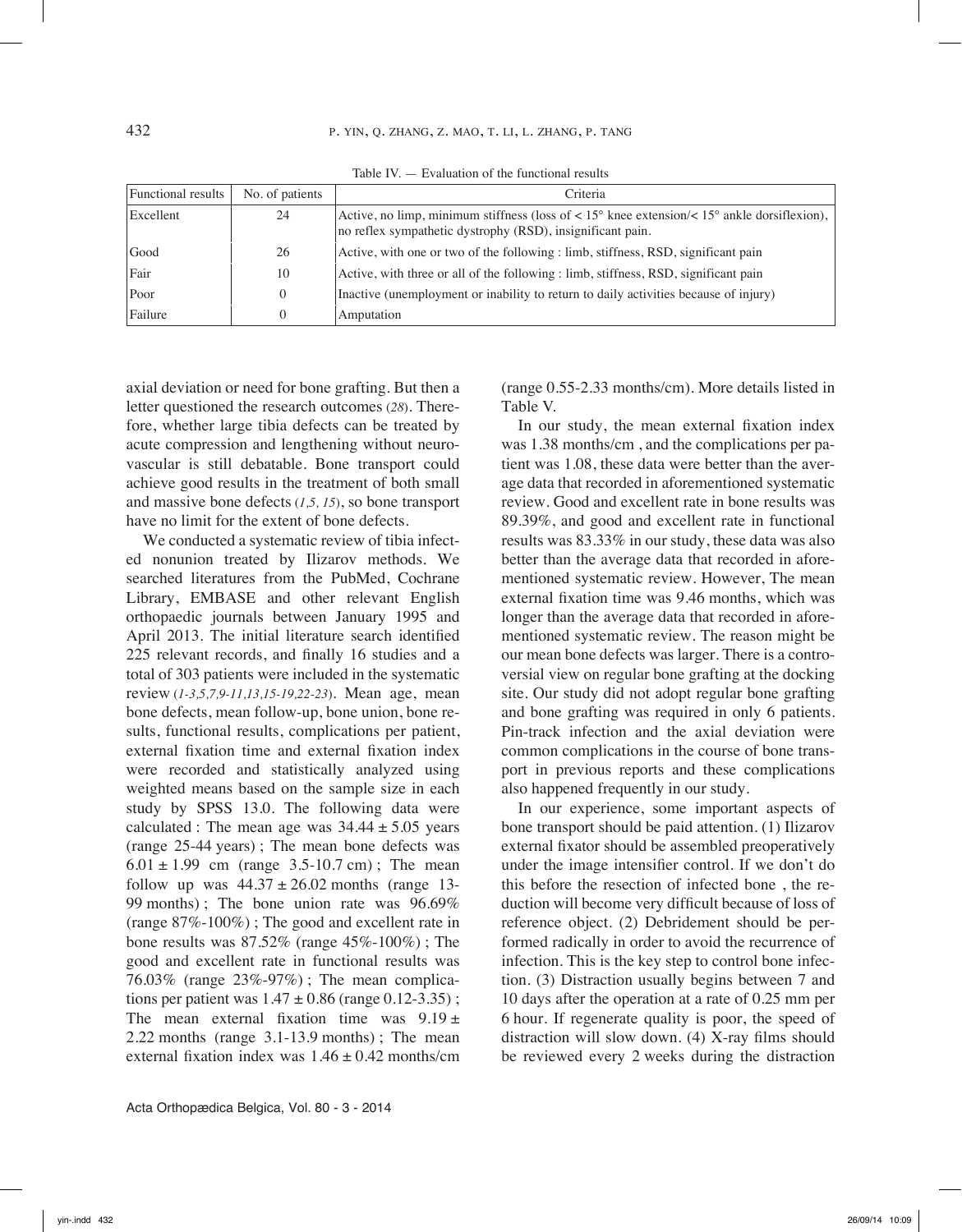| (M/cm)<br>EFI                                        | 1.48                   | 1.36                        | 2.0                                    | 1.07                       | 1.48                        | $1.5$<br>0.55                                             | 2.33                                                  | 1.02               | 1.22             |                               | 1.55                       |                                    |                           |                                       | 2.3                         | 1.67                               |
|------------------------------------------------------|------------------------|-----------------------------|----------------------------------------|----------------------------|-----------------------------|-----------------------------------------------------------|-------------------------------------------------------|--------------------|------------------|-------------------------------|----------------------------|------------------------------------|---------------------------|---------------------------------------|-----------------------------|------------------------------------|
| (months)<br>EFT                                      | 9.8                    | 10.7                        | 13.9                                   | 7.83                       | 9.7                         | $\frac{8.5}{3.1}$                                         | $\begin{array}{c} 2.3 \\ 8.5 \end{array}$             | 10.2               | 12.78            | $\circ$                       | 6.8                        |                                    | 6.7                       | 6.9                                   | 8.5                         | $\supseteq$                        |
| Complications<br>(per patient)                       | 0.4                    | $\Xi$                       | 2.08                                   | 1.44                       | 1.4                         | 0.12                                                      | 2.27                                                  | 1.16               | 1.22             |                               | 1.21                       | 3.35                               | 1.56                      | 1.8                                   | 1.27                        | 2.5                                |
| Functional results<br>(excellent/good/<br>fair/poor) |                        | 30/4/1/0 (Paley)            | 6/5/1/0 (ASAMI)                        | 3/4/2/0 (Paley)            | 13/14/2/1 (Paley)           | 13/2/2/0 (ASAMI)<br>12/1/3/0 (ASAMI)                      | 1/3/6/2 (ASAMI) <sup>®</sup><br>$0/1/3/2$ $(ASAMI)^b$ | 15/8/1/1 (ASAMI)   |                  |                               |                            | 2/10/6/4 (ASAMI)<br>(1 amputation) |                           |                                       | 5/3/2/1 (Cattaneo)          | 7/11/4/5 (ASAMI)<br>(1 amputation) |
| (excellent/good/<br>Bone results<br>fair/poor)       | 19/2/0/0 (Paley)       | 28/5/2/0 (Paley)            | 10/2/0/0 (ASAMI)                       | 5/4/0//0 (Paley)           | 19/10/0/1 (Paley)           | 17/0/0/0 (ASAMI)<br>15/1/0/0 (ASAMI)                      | 0/3/4/2 (ASAMI)<br>4/3/4/2 (ASAMI)                    | 19/5/0/1 (ASAMI)   |                  |                               |                            | 8/8/2/4 (ASAMI)<br>(1 amputation)  |                           |                                       |                             | 14/8/1/5 (ASAMI)                   |
| Bone union<br>NO.%                                   | $(100\%)$<br>21/21     | $(100\%)$<br>35/35          | $(100\%)$<br>12/12                     | $(100\%)$<br>9/9           | (97%)<br>29/30              | $(100\%)$<br>$(100\%)$<br>16/16<br>17/17                  | $(100\%)$<br>$(100\%)$<br>13/13<br>9/9                | $(96%)^c$<br>24/25 | $(100\%)$<br>9/9 | $(100\%)$<br>10/10            | 13/14<br>(92.9%)           | (87%)<br>20/23                     | $(100\%)$<br>9/9          | $(90\%)$<br>9/10                      | $(100\%)$<br>11/11          | 25/28<br>(89%)                     |
| (months)<br><b>MFU</b>                               | $\overline{31}$        | 72.5                        | $\overline{24}$                        | 26.6                       | 99                          | 36                                                        | 13                                                    | 27                 |                  | 36                            | 33.2                       |                                    | 39.4                      | 72                                    | 13                          | 39                                 |
| <b>MBD</b><br>$\text{(cm)}$                          | 6.6                    | $3.\overline{5}$            | $\infty$                               | 5                          | 6.9                         | $\circ$                                                   | 4                                                     | $\equiv$           | 10.7             |                               | 4.4                        | 6.2                                | 4.89                      | 4.3                                   | 3.7                         | $\circ$                            |
| (years)<br>MA                                        | 34.6                   | 37.3                        | $\ddot{4}$                             | 39.7                       | 30.4                        | $\mathcal{L}^{\mathcal{O}}$                               | 37.2                                                  | 39                 | 30.66            | $\overline{31}$               | 25                         | 40.7                               | 25.78                     | 34                                    | 27                          | 37                                 |
| PN                                                   | 21                     | Ō                           | $\mathcal{L}$                          | $\circ$                    | 30                          | $\circ$ $\sim$                                            | S<br>$\circ$                                          | $\sqrt{27}$        | $\circ$          | $\circ$                       | 4                          | 23                                 | $\circ$                   | $\circ$                               | $\overline{\phantom{0}}$    | $\frac{8}{3}$                      |
| Technique                                            | RD, AT, BT (IEF)       | RD, AT, BT (MEF),<br>5flaps | combined IEF and<br>RD, AT, BT<br>TSF) | RD, AT, CO or ACL<br>(IEF) | RD, AT, BT (IEF)            | RD, AT, BT (EF),<br>RD, AT, BT (IEF<br>and IMN), BG<br>BG | RD, AT, ACL (IEF)<br>RD,<br>AT, BT (EF)               | RD, ACL (IEF)      | RD, BT (IEF)     | RD, AT, BT or ACL or CO (IEF) | RD, AT, 3 flaps, BT $(EF)$ | RD, AT, BT (IEF)                   | RD, AT, CO or BT<br>(IEF) | RD, 3 flaps, BT or<br>ACL or CO (IEF) | RD, 3 AT, BT or CO<br>(IEF) | RD, BT (IEF)                       |
| Author                                               | Feng $\left(15\right)$ | $\text{Liu}(2l)$            | Sala (32)                              | Megas (28)                 | Bumbasirevic <sub>(7)</sub> | Emara (14)                                                | Madhusudhan (24)                                      | Magadum (25)       | Abdel-Aal(1)     | McHale (26)                   | Atesalp(3)                 | Barbarossa <sub>(5)</sub>          | Laursen <sub>(18)</sub>   | Ring (31)                             | Hosny (16)                  | Dendrinos (11)                     |

Table V.  $-$  The treatment of tibial infected nonunion by Ilizarov methods Table V. — The treatment of tibial infected nonunion by Ilizarov methods

1 patient lost for follow-up.<sup>b</sup> 3 patients were unable to evaluate. <sup>e</sup> 2 patients lost for follow-up.

CO: compression osteosynthesis; EFI: external fixation index; EFT: external fixation time; IEF: Ilizarov external fixator; IMN: intramedullary nailing; MA: mean age;<br>MBD: mean bone defects; MFU: mean follow-up; MEF: monola ACL: acute compression and lengthing; ASAMI: Association for the Study of the Method of Ilizarov; AT: antibiotics treatment; BG: bone graft; BT: bone transport; ACL : acute compression and lengthing ; ASAMI : Association for the Study of the Method of Ilizarov ; AT : antibiotics treatment ; BG : bone graft ; BT : bone transport ; CO : compression osteosynthesis ; EFI : external fixation index ; EFT : external fixation time ; IEF : Ilizarov external fixator ; IMN : intramedullary nailing ; MA : mean age ; MBD : mean bone defects ; MFU : mean follow-up ; MEF : monolateral external fixator ; PN : patient number ; RD : radical debridement ; TSF : Taylor Spatial Frame.

## ilizarov methods 433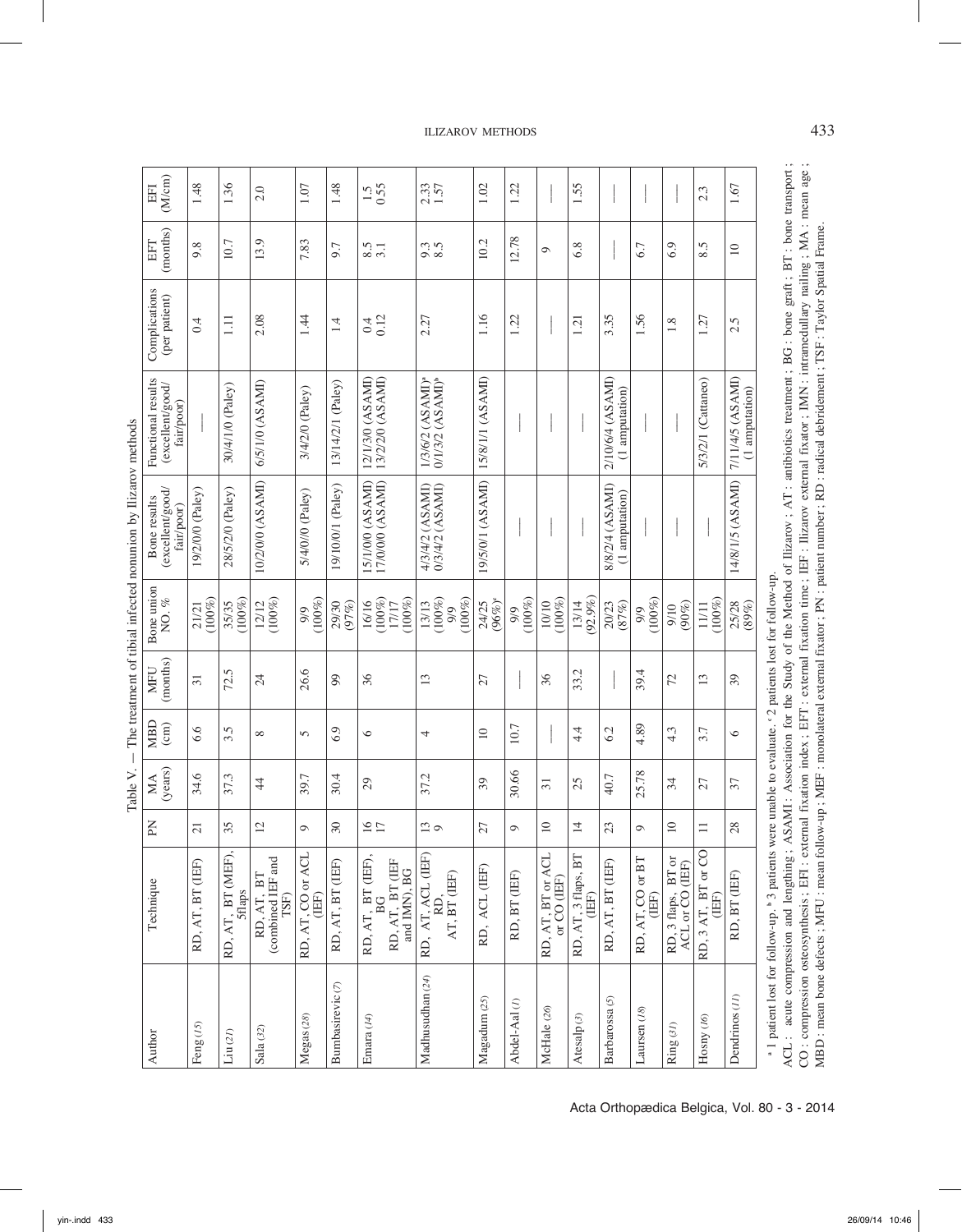period and monthly during the consolidation period in order to supervise the regenerate quality, the stability of external fixation, the axis of the traction on the segment, and the mineralization of the distracted area. Thus, we can correct these promptly with efficient measures. (5) Patients should be encouraged to conduct partial weight beat with crutches, isometric muscle and joint range-of-motion exercises on the second day after operation. When the callus mineralization completes, patients can gradually conduct full weight beat and remove the external fixator after 4-8 weeks.

In conclusion, Our study and the current evidence suggested that Ilizarov methods in the treatment of infected tibial nonunion acquired satisfied effects in bone results and functional results. Radical debridement is the key step to control bone infection. However, our study lack of direct comparison with any other treatment options, further randomized controlled trials are needed to draw more valuable conclusion.

#### **References**

- **1. Abdel-Aal AM.** Ilizarov bone transport for massive tibial bone defects. *Orthopedics* 2006 ; 29 : 70-74.
- **2. Atesalp AS, Komurcu M, Basbozkurt M, Kurklu M.** The treatment of infected tibial nonunion with aggressive debridement and internal bone transport. *Mil Med* 2002 ; 167 : 978-981.
- **3. Barbarossa V, Matkovic BR, Vucic N** *et al.* Treatment of osteomyelitis and infected non-union of the femur by a modified Ilizarov technique : Follow-up study. *Croat Med J* 2001 ; 42 : 634-641.
- **4. Brinker MR, O'Connor DP, Crouch CC** *et al.* Ilizarov treatment of infected nonunions of the distal humerus after failure of internal fixation : An outcomes study. *J Orthop Trauma* 2007 ; 21 : 178-184.
- **5. Bumbasirevic M, Tomic S, Lesic A** *et al.* War-related infected tibial nonunion with bone and soft-tissue loss treated with bone transport using the Ilizarov method. *Arch Orthop Trauma Surg* 2010 ; 130 : 739-749.
- **6. Chaddha M, Gulati D, Singh AP** *et al.* Management of massive posttraumatic bone defects in the lower limb with the Ilizarov technique *Acta Orthop Belg* 2010 ; 76 : 811- 820.
- **7. Dendrinos GK, Kontos S, Lyritsis E.** Use of the Ilizarov technique for treatment of non-union of the tibia associated with infection. *J Bone Joint Surg Am* 1995 ; 77 : 835- 846.
- **8. Dhar SA, Kawoosa AA, Butt MF** *et al.* Acute invaginating docking for infected non-unions of the humerus. *J Orthop Surg (Hong Kong)* 2008 ; 16 : 290-294.
- **9. Emara KM, Allam MF.** Ilizarov external fixation and then nailing in management of infected nonunions of the tibial shaft. *J Trauma* 2008 ; 65 : 685-691.
- **10. Feng ZH, Yuan Z, Jun LZ** *et al.* Ilizarov method with bone segment extension for treating large defects of the tibia caused by infected nonunion. *Saudi Med J* 2013 ; 34 : 316-318.
- **11. Hosny G, Shawky MS.** The treatment of infected nonunion of the tibia by compression-distraction techniques using the Ilizarov external fixator. *Int Orthop* 1998 ; 22 : 298-302.
- **12. Jain AK, Sinha S.** Infected Nonunion of the Long Bones. *Clin Orthop Relat Res* 2005 ; 464 : 57-65.
- **13. Laursen MB, Lass P, Christensen KS.** Ilizarov treatment of tibial nonunions results in 16 cases. *Acta Orthop Belg*  2000 ; 66 : 279-285.
- **14. Lavini F, Dall'Oca C, Bartolozzi P.** Bone transport and compression-distraction in the treatment of bone loss of the lower limbs. *Injury* 2010 ; 41 : 1191-1195.
- **15. Liu T, Yu X, Zhang X** *et al.* One-stage management of post-traumatic tibial infected nonunion using bone transport after debridement. *Turk J Med Sci* 2012 ; 42 : 1111- 1120.
- **16. Madhusudhan TR, Ramesh B, Manjunath K** *et al.* Outcomes of Ilizarov ring fixation in recalcitrant infected tibial non-unions – a prospective study. *Journal of trauma management & outcomes* 2008 ; 2 : 6.
- **17. Magadum MP, Basavaraj Yadav CM, Phaneesha MS, Ramesh LJ.** Acute compression and lengthening by the Ilizarov technique for infected nonunion of the tibia with large bone defects. *J Orthop Surg (Hong Kong)* 2006 ; 14 : 273-279.
- **18. McHale KA, Ross AE.** Treatment of infected tibial nonunions with debridement, antibiotic beads, and the Ilizarov method. *Mil Med* 2004 ; 169 : 728-734.
- **19. Megas P, Saridis A, Kouzelis A** *et al.* The treatment of infected nonunion of the tibia following intramedullary nailing by the Ilizarov method. *Injury* 2010 ; 41 : 294- 299.
- **20. Minami A, Kasashima T, Iwasaki N** *et al.* Vascularised fibular grafts. An experience of 102 patients. *J Bone Joint Surg Br* 2000 ; 82 : 1022-1025.
- **21. Patil S, Montgomery R.** Management of complex tibial and femoral nonunion using the Ilizarov technique, and its cost implications. *J Bone Joint Surg Br* 2006 ; 88 : 928- 932.
- **22. Ring D, Jupiter JB, Gan BS, Israeli R, Yaremchuk MJ.** Infected nonunion of the tibia. *Clin Orthop Relat Res* 1999 ; 458 : 302-311.
- **23. Sala F, Thabet AM, Castelli F** *et al.* Bone transport for postinfectious segmental tibial bone defects with a combined Ilizarov/Taylor Spatial Frame technique. *J Orthop Trauma* 2011 ; 25 : 162-168.